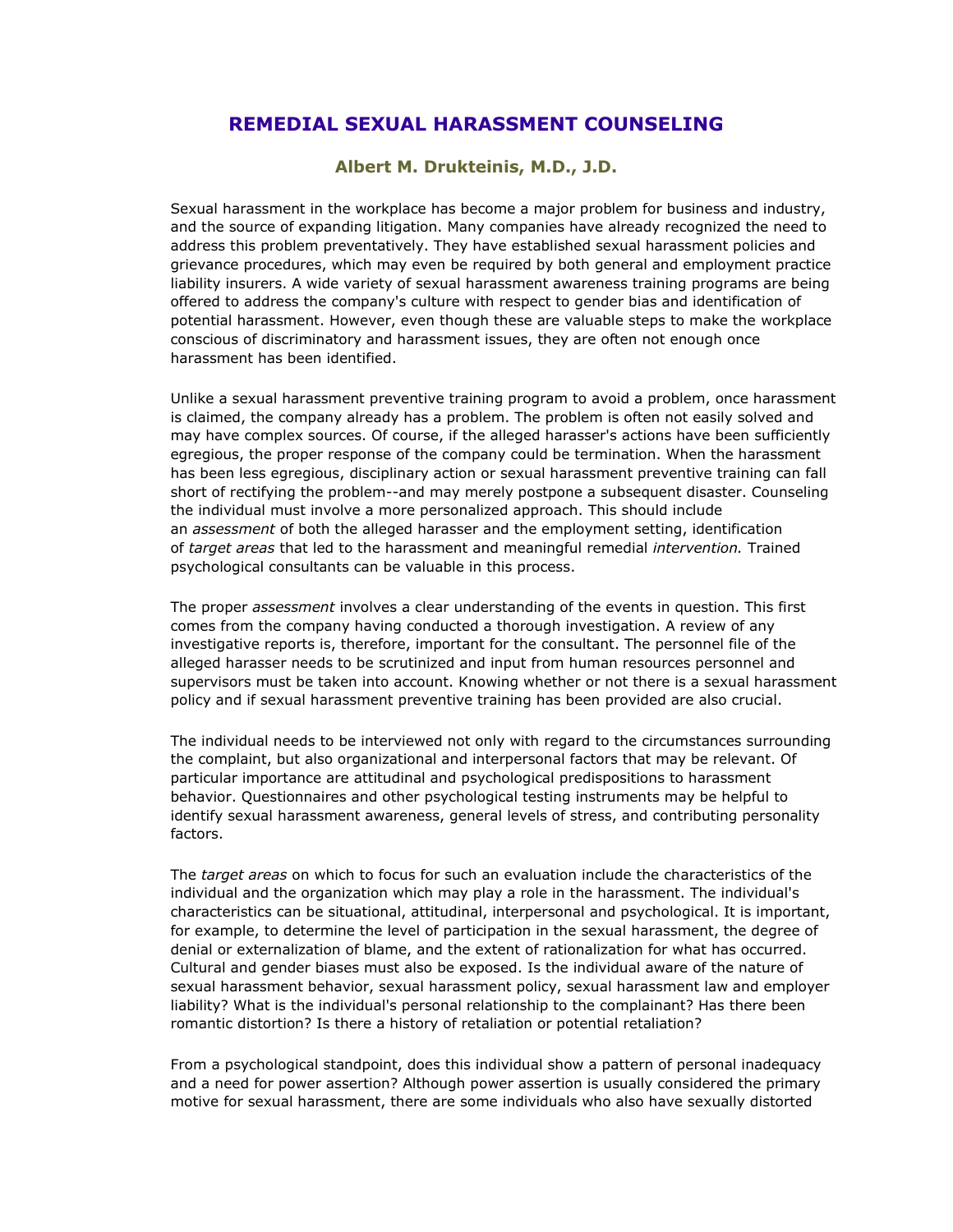behavioral patterns. Is there a recognizable personality disturbance? What marital issues may be playing a role? At times, trouble in a marital relationship leads to inappropriate displacement of anger or seeking of unmet needs in the workplace. Is there an element of substance abuse that may be playing a role? Are there personal mental health issues that need to be addressed?

From an organizational standpoint, it is necessary to evaluate the work environment and its overt or covert support for sexual harassment and discrimination. At times there also may be company or work group dynamics which are affecting morale, productivity and relationships which then set the stage for sexual harassment behavior. What level of stress is present in the workplace? Are personnel becoming frustrated and acting out their distress?

It is also important to take a good look at the position in the company of the alleged harasser. What kind of demands are being placed in that role? Is there sufficient role clarity? Has that individual demonstrated good stress tolerance or is there a history of deterioration under stress? A frequent source of stress and frustration in the workplace is employment insecurity. Is this an area for which the individual has reason to be concerned? Is this likely to improve, or does the sexual harassment complaint now only add to insecurity?

Although the proper foundation for sexual harassment policy is that of no tolerance, the interpersonal relationship between the alleged harasser and the complainant should be investigated. Was this only a professional relationship, and what is likely to happen to it now? Is it viable for both to continue working together in the same or similar capacity? Is separation of the two something to consider? It is also important to look at the complainant's personnel issues. At times a sexual harassment complaint comes in the framework of personal or organizational issues unrelated to the alleged harassment. For example, it may follow performance problems, poor motivation, misbehavior, or the complainant's own employment insecurity. The complainant's behavior should also be scrutinized for the presence of welcomness and provocation of harassment. Some studies have shown that previous abuse or harassment can lead to a repetition compulsion in which similar situations or claims are actually sought. Is there a record of the complainant being hypersensitive or also having a personality disturbance?

With a proper assessment and identification of target areas of concern, *intervention* becomes more focused. From the standpoint of the alleged harasser, there could be counseling regarding maladaptive situational and interpersonal factors. There could also be recommendations for psychological treatment where appropriate. This could include referral for personal counseling, marital therapy or treatment of substance abuse problems. Where there have been identified stress factors or low stress tolerance, recommendations for stress management may be helpful. Increasingly, stress management programs are finding their way into the workplace because of a recognized need.

The crux of remedial sexual harassment counseling is addressing sexual harassment awareness issues in a personalized way and providing tools for the individual to tackle future situations more appropriately. Once an individual's myths or biases which result in boundary crossings or boundary violations are uncovered, they can be specifically discussed. Individuals can be tested to see whether they understand how their personal behavior, both generally and in the workplace, has constituted sexual harassment. They can be later tested to see if their understanding is becoming modified. In addition, they can be individually taught to put themselves in the place of a "reasonable woman" who may be offended or an employer who faces significant liability for such behavior. Understanding what constitutes a boundary crossing versus a boundary violation can make individuals anticipate a potential problem. Most